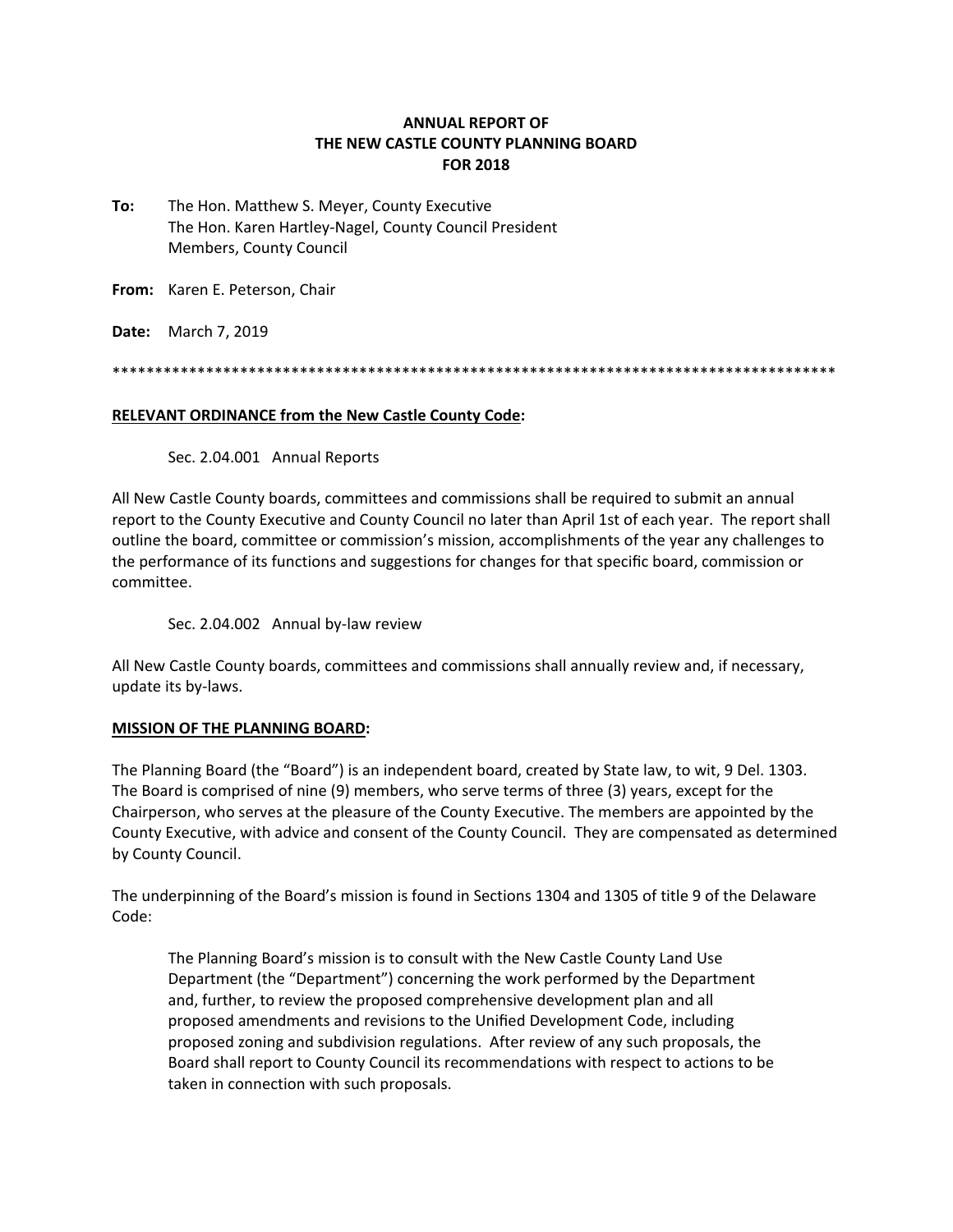Further specificity of the Board's function can be found in the New Castle County Code:

## Sec.40.30.310. Planning Board

The Planning Board shall consist of nine (9) members, having the following powers and duties:

- A. To review, hear, consider, and make recommendations to approve or disapprove applications for zoning map and Code text amendments, as indicated in Table 40.30.10;
- B. To initiate, prepare, or cause to be prepared, a zoning or land development code or amendments thereto, and make recommendations to County Council and the County Executive as the Board deems appropriate;
- C. To prepare, or cause to be prepared, the Comprehensive Development Plan or any element or portion thereof, and make recommendations to County Council and the County Executive as the Board deems appropriate;
- D. To initiate, review, hear, consider, and make recommendations to County Council and the County Executive to approve or disapprove amendments to the Comprehensive Development Plan;
- E. To adopt additional or amended rules of procedure consistent with this Section to govern the Planning Board's proceedings;
- F. To conduct studies of the County's resources and needs and to report its findings and recommendations, with reference thereto from time to time, to County Council and the County Executive; and
- G. Any other power or duty provided for under State law or indicated in Table 40.30.110 of this Article.

# **ACTIVITIES**

# Board Membership.

During the first five (5) months of 2018, the Board operated with two (2) vacancies. In May, Kiana Williams was appointed to fill one of the vacancies. In November, Joseph Montgomery retired from the Board and Karen Peterson was appointed to serve as Chair. Joseph Daigle was appointed to the Board in December, thereby bringing Board membership to a full complement.

### UDC Text Amendments.

Four (4) UDC text amendments were heard by the Board in 2018:

- App. 2017‐0674‐T (Ord. 17‐094) to revise provisions relating to the percentage of housing units in a development required to be Moderately Priced Dwelling Units;
- App. 2017‐0745‐T (Ord. 17‐108) to create provisions related to craft alcohol production establishments;
- App. 2018‐0134‐T (Ord. 18‐021) to enhance and improve overall site design for applications submitted to the Department of Land Use; and
- App. 2018‐0135‐T (Ord. 18‐020) to enhance and improve the land development plan review process.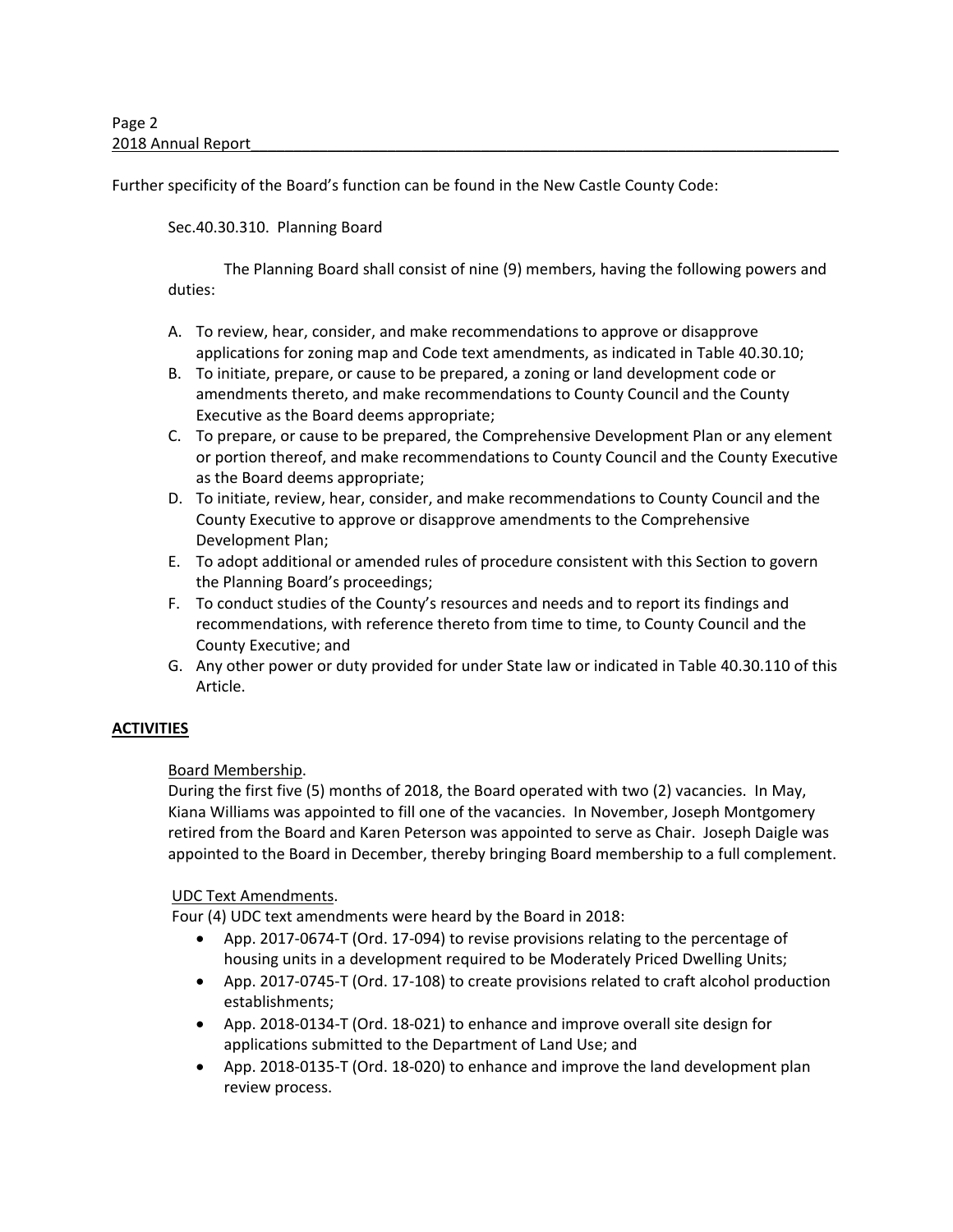### Deed Restriction Amendment Applications.

Two (2) deed restriction amendment applications were heard by the Board in 2018:

- App. 2018‐0445‐D to amend Hunter's Ridge Subdivision deed restrictions to permit 73 lots;
- App. 2018‐0643‐D to amend the former Three Little Bakers Golf Course Declaration of Restrictions to eliminate the requirements for an 18‐hole golf course, increase the amount of open space required for the development to 235 acres, and to construct no more than 224 residential dwelling units.

Board By‐Laws and Special Rules of Order.

Proposed revisions to the Board's By‐Laws and Special Rules of Order were discussed at the Board's business meeting of December 18, 2018.

### Public Hearings.

The Board typically holds public hearings on the first Tuesday evening of every month, as needed. These public hearings are jointly held by the Board and the Department of Land Use. In 2018, the Board held eleven (11) public hearings. The table below provides an accounting of the types and numbers of applications heard by the Board.

| <b>Hearing</b> | <b>Exploratory</b> | Subdivision   | <b>Rezoning</b> | <b>Deed</b>        | <b>UDC Text</b> | Subdivision  |
|----------------|--------------------|---------------|-----------------|--------------------|-----------------|--------------|
| Date           | Plan               | <b>Appeal</b> |                 | <b>Restriction</b> | Amendment       | Variance     |
|                |                    |               |                 | Change             |                 |              |
| 01/02/18       | 1                  |               | $\overline{2}$  |                    |                 |              |
| 02/06/18       | $\mathbf{1}$       |               | $1*$            |                    | 1               |              |
| 03/06/18       | 2                  |               | 1               |                    | 1               |              |
| 04/03/18       | $\overline{2}$     |               |                 |                    |                 |              |
| 05/01/18       | $\overline{2}$     |               |                 |                    |                 |              |
| 05/29/18       |                    |               |                 |                    |                 | 1            |
| 06/05/18       |                    |               |                 |                    | $\overline{2}$  | $\mathbf{1}$ |
| 09/04/18       | 1                  |               |                 |                    |                 |              |
| 10/02/18       |                    |               |                 | 1                  |                 |              |
| 11/07/18       | 1                  |               | $1*$            |                    |                 |              |
| 12/04/18       | 2                  |               |                 | 1                  |                 |              |
| Total: 25      | 12                 | 0             | 5               | $\overline{2}$     | 4               | 2            |

\*Review of previously approved rezoning